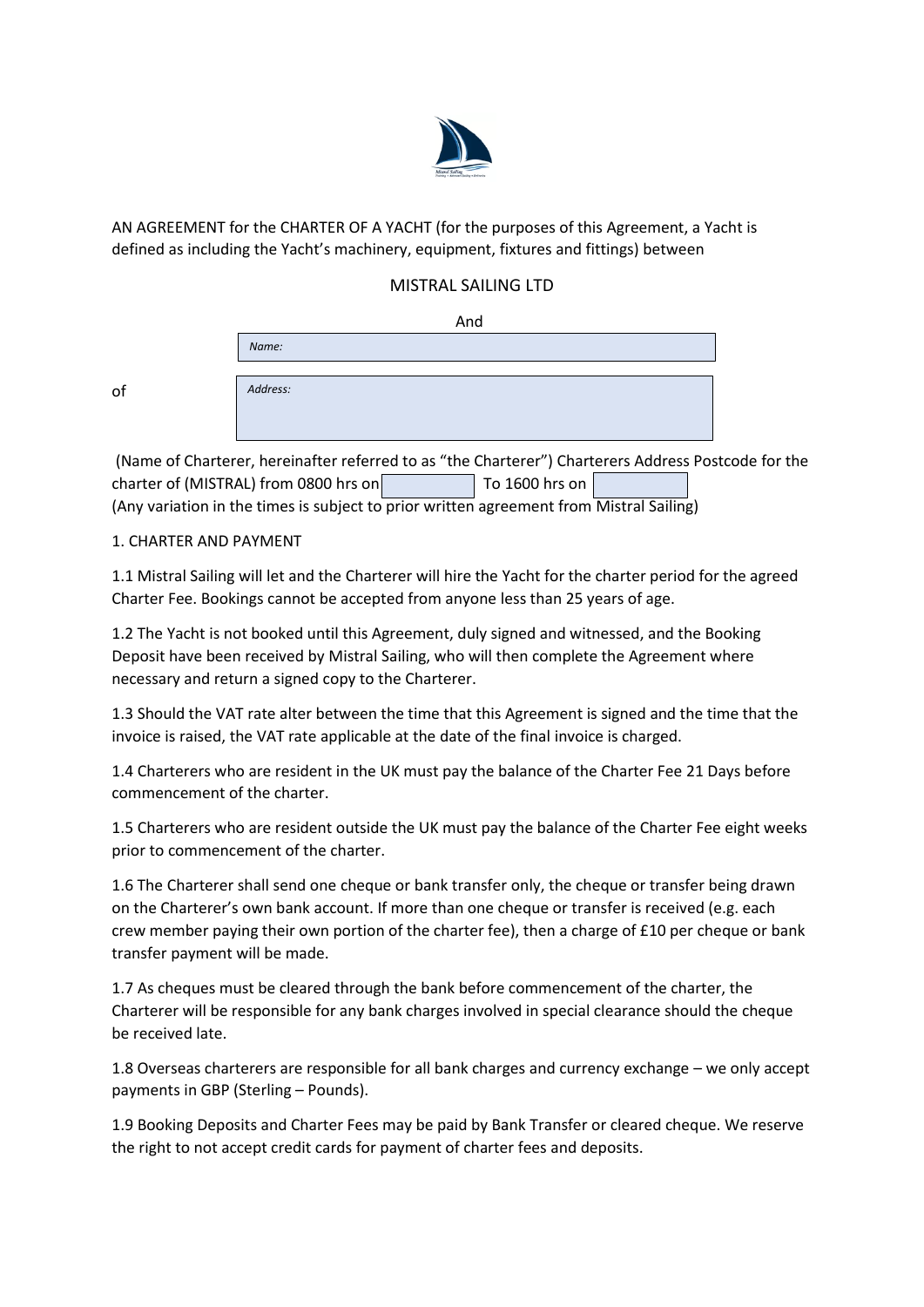1.10 Should the Charterer require to cancel the booking, notice must be given in writing and every attempt will be made to re-allocate the Yacht. If successful, the Charterer's Booking Deposit will be refunded less a cancellation fee of 10% of the total Charter Fee. If the Yacht cannot be relet, the Charterer remains obliged to pay the full Charter Fee.

1.11 Should the Charterer require to change the week or yacht, and should the option required be available, Mistral Sailing will charge a fee of £50 plus VAT for the changes to be made.

### 2. SECURITY DEPOSIT

We believe it is right and proper that the charterer has a financial incentive to take care of the vessel and crew whilst it is in his/her care and to this end we require a Security Deposit. We do not accept Security Deposit insurance. No charge will be made if the Yacht is re-delivered in a clean and satisfactory condition to Mistral Sailing at Largs Yacht Haven by the appointed time. Mistral Sailing may retain the Security Deposit in reduction of or extinction of: (a) any liability of the Charterer to Mistral Sailing, howsoever the same may arise (b) the cost of any loss of inventory or damage to the Yacht or its equipment, which occurs during the charter period. (c) cleaning charges and diesel fuel used. (d) Mistral Sailing's uninsured losses provided that such retention shall be without prejudice to the right of Mistral Sailing to recover any unsatisfied balance of such liability or cost from the Charterer.

### 3. DELIVERY OF THE YACHT

3.1 Before the start of the Charter Period, the Charterer will inspect the Yacht in order to satisfy himself that it is in seaworthy condition, its fixtures and fittings in sound condition and the equipment in good working order and by acceptance of the Yacht the Charterer will be held to be so satisfied.

3.2 If the Charterer shall, without good cause, fail to accept delivery of the Yacht within 48 hours from the start of the Charter Period and shall not have notified the Company of his intentions to accept delivery during the Charter Period, Mistral Sailing shall be at liberty to treat the Charter as terminated without notice to the Charterer, Such termination shall be without prejudice to the right of Mistral Sailing to recover any unpaid part of the Charter Fee in respect of any loss caused to Mistral Sailing through the failure of the Charterer to accept delivery of the Yacht. The Charterer shall, however, be given credit for any sum recovered by Mistral Sailing if the Yacht is re-let during any part of the Charter Period, but subject to the deductions of all proper expenses incurred by Mistral Sailing in connection with the Agreement and such re-letting.

3.3 The Skipper and one senior member of his crew shall be available for the pre-charter briefing and handover of the Yacht with Mistral Sailing's representatives at the appointed handover time. Both persons must be able to speak a reasonable standard of English.

3.4 The Skipper will be given an inventory of the Yacht's removable equipment on handover and shall be responsible for the checking of the inventory and any discrepancy shall be notified to Mistral Sailing immediately. The Inventory is deemed to be part of this Agreement and will be checked at the termination of the Charter. The Charterer undertakes to replace or pay for any items of the equipment that have been lost or damaged.

3.5 Mistral Sailing reserves the right to refuse to hand over the Yacht to anyone who, in Mistral Sailing's opinion, is not suitable to take charge. No reason needs to be given by Mistral Sailing. In this event, the Charter Fee and Security Deposit will be refunded in full and the Charterer will have no further claim against Mistral Sailing.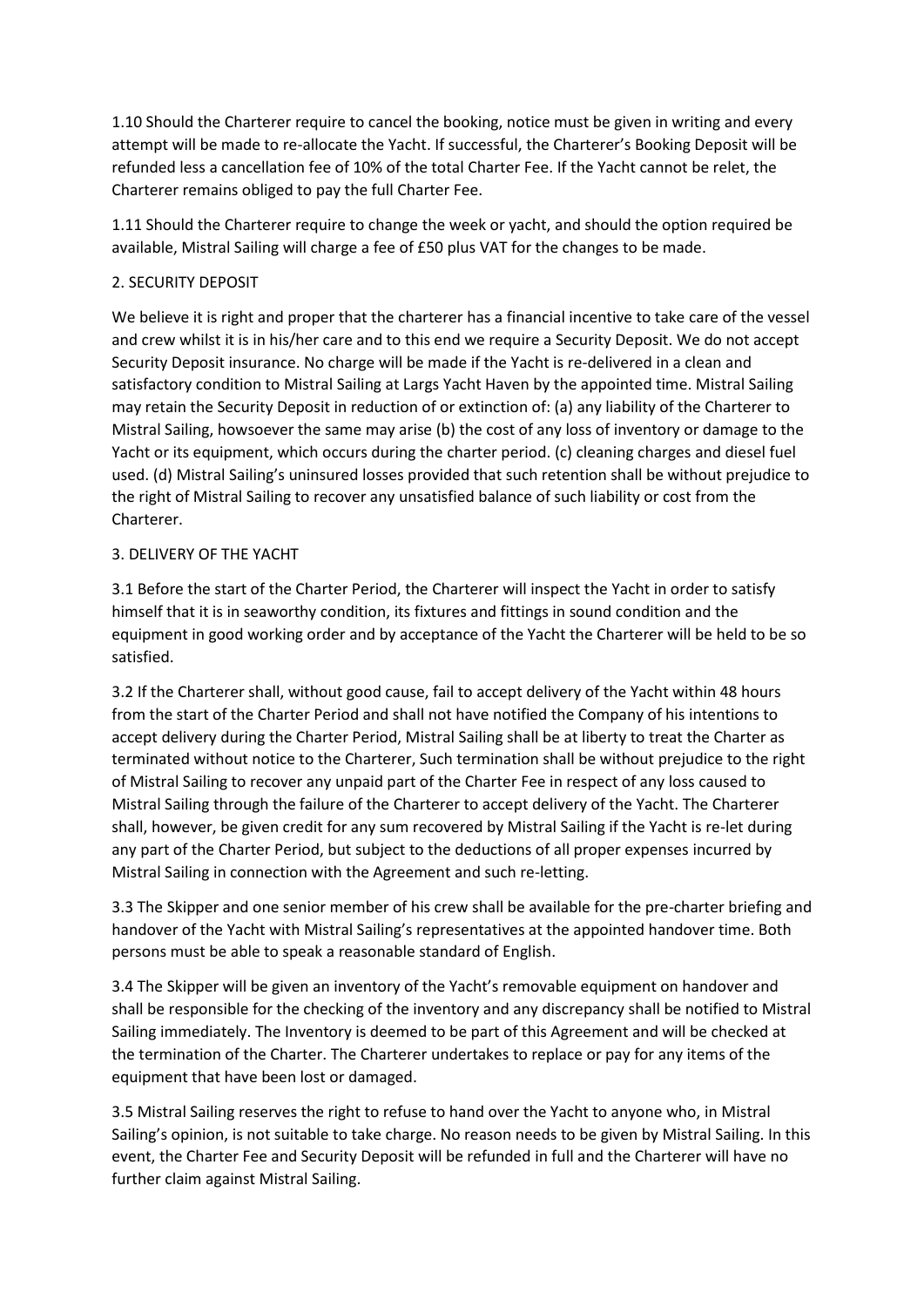#### 4. OBLIGATIONS OF MISTRAL SAILING

4.1 The Yacht provided by Mistral Sailing is primarily a sailing yacht, with auxiliary engine.

4.2 Mistral Sailing shall deliver the Yacht to the Charterer at the start of the Charter Period in what Mistral Sailing reasonably believes to be a seaworthy condition and adequately equipped for cruising for pleasure within the stipulated Cruising Limits as defined in this Agreement.

4.3 Mistral Sailing does not warrant the fitness of the Yacht in all conditions of weather for any particular cruise or passage within the Cruising Limits.

4.4 If, on using their best endeavours, the Yacht is not delivered to the Charterer at the agreed time and place, a pro-rata refund will be made to the Charterer for each complete 12 hours delay. If such delay exceeds 48 hours the Charterer shall be at liberty to cancel the charter and Mistral Sailing shall return the Charter Fee without any further liability on the part of either party to pay compensation to the other.

4.5 If a piece of equipment fails which is outwith Mistral Sailing's control, Mistral Sailing is not liable for any compensation to the Charterer.

4.6 Notwithstanding the provisions of Clauses 4.4 and 5.4 , if the Charterer accepts delivery of the Yacht, Mistral Sailing's maximum liability under this Agreement is limited to the total amount of the Charter Fee paid.

4.7 Every attempt has been made to provide an accurate description of the Yacht, but Mistral Sailing reserves the right to change equipment where necessary.

#### 5. INSURANCE AND DAMAGE

5.1 The Yacht is insured for the usual marine and collision risks, including third party liability up to £2,000,000.

5.2 The Insurance does not cover personal effects, including motor vehicles, left at the base, nor does it cover loss or damage to sails, nor a dinghy which is towed behind the Yacht, or any use of the Yacht other than cruising for pleasure purposes. Personal accidents do not fall within the scope of Mistral Sailing's insurance and the Charterer should ensure that he/she and all crew members are adequately covered.

5.3 Notwithstanding the provision of clause 5.1, the Charterer shall be liable to indemnify Mistral Sailing in respect of loss or damage to the Yacht, or other expenses or liability, arising out of the Charterer's use of the Yacht or any act or omission of any member of his party which is not for any reason covered by the Yacht's insurance, including repudiation or liability by the insurers, wholly or in part, by reason of the act, default, negligence or breach of contract of the Charterer or his servants or agents, including any member of his party.

5.4 Mistral Sailing shall have no liability for death or personal injury suffered by the Charterer, his servants or agents, or any member of his party, or any other person except insofar as such death or personal injury is caused by the express act, default or negligence of Mistral Sailing.

5.5 Save as provided in Clause 5.4, Mistral Sailing shall have no liability for any loss or damage howsoever arising out of the Charterer's use of the Yacht.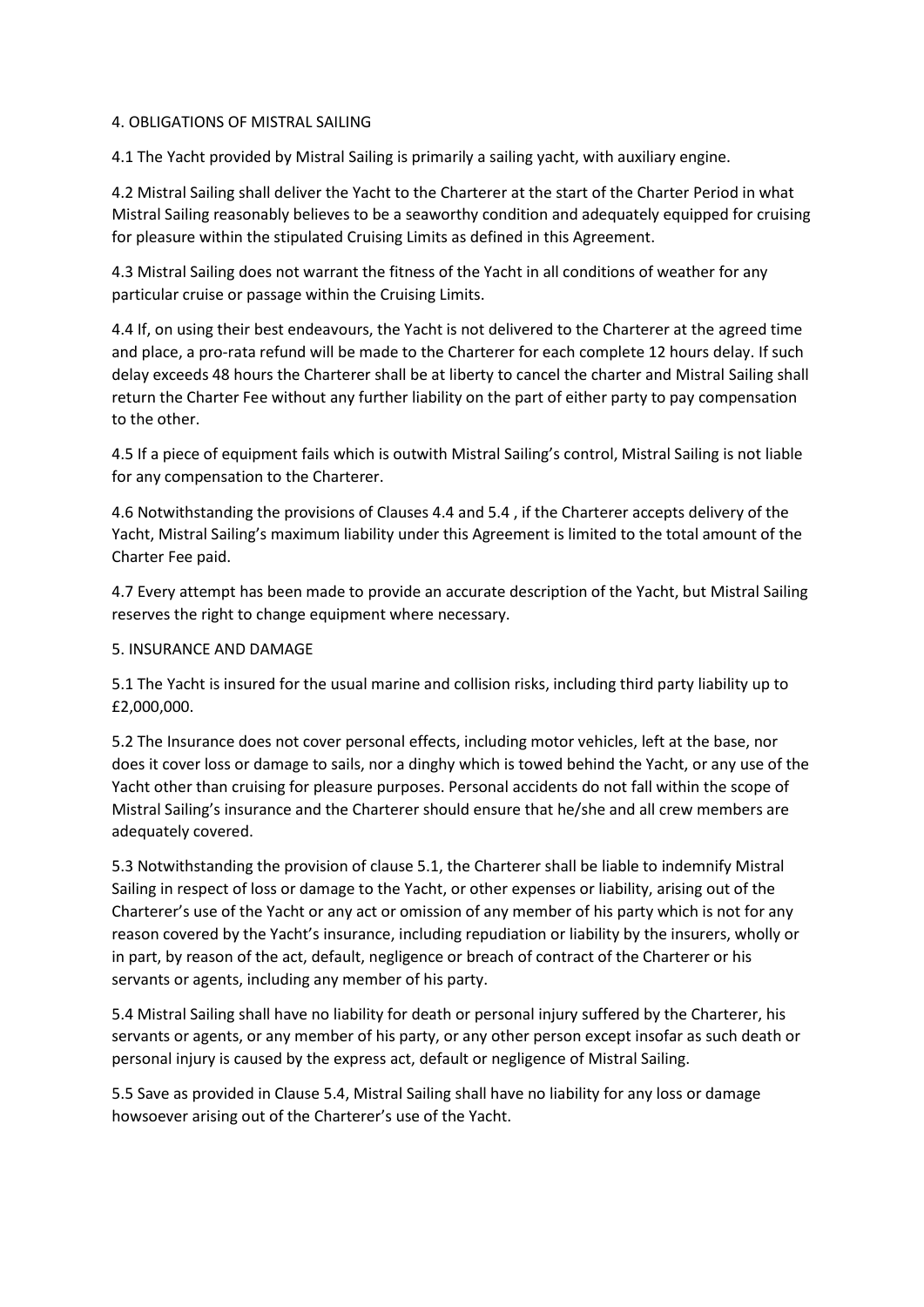### 6. OBLIGATIONS OF THE CHARTERER

6.1 The Charterer shall not sub-let or part with control of the Yacht without the written consent of Mistral Sailing. In the event of delay occasioned by being storm bound the Charterer and crew shall remain with the Yacht and bring the Yacht back to base as soon as conditions improve. Mistral Sailing shall be kept informed by the Charterer of any such delay.

6.2 The Charterer shall limit the number in his party to not more than the number of berths on the Yacht.

6.3 The Charterer will not take the Yacht outside the normal cruising limits (as defined below) nor do any other act which might invalidate the Yacht's Insurance or prejudice Mistral Sailing's rights to claim thereunder. The normal cruising limits for our yachts are herewith defined as an area not north of Stornoway on the Isle of Lewis, nor south of the Mull of Kintyre, nor west of the Outer Hebrides, nor into the Caledonian or Crinan Canals, nor into Loch Etive. In certain circumstances the Cruising Limits may be extended but approval in writing must be given by Mistral Sailing 6 weeks prior to commencement of charter to allow us to extend the insurance cover and purchase suitable charts, pilot books and tidal stream atlases etc. None of our yachts are permitted to be more than 60nm from a safe haven.

6.4 The Charterer is responsible for all running expenses during the Charter Period including the cost of water, fuel, harbour dues, mooring fees and all provisions for himself and his party.

6.5 The Charterer shall take good care of the Yacht during the Charter Period and shall operate the Yacht in a safe and seamanlike manner and conduct himself in accordance with what the Department of Transport describes as "the ordinary practice of seamen".

6.6 The Charterer shall ensure that the First Mate has the necessary experience to take over from the Skipper in the event of the skipper becoming ill or falling overboard. The Skipper or one of the crew shall hold a VHF licence and be able to safely navigate without the need to use electronic aids such as log, echo sounder or GPS.

6.7 In the event of a breakdown of the Yacht (including machinery or equipment), the Charterer shall report to Mistral Sailing by telephone or via the Coastguard as soon as possible. Although it must be reported, engine breakdown in a sailing yacht, or failure of electrical or electronic equipment, are not deemed to make the Yacht unfit for use. The Charterer shall comply with any reasonable instructions given by Mistral Sailing or their representatives. No repairs are to be put in the hands of any other party without the prior consent of Mistral Sailing. Receipts must be retained.

6.8 In the event of an accident, for example collision with a rock, object or another vessel, the Charterer shall report to Mistral Sailing by telephone or via the Coastguard as soon as possible, giving names and addresses of witnesses (where relevant). The Charterer shall comply with any reasonable instructions given by Mistral Sailing or by the Insurers, or their representatives, which may include returning to base without delay for inspection. In the event of the Yacht being repaired prior to the end of the Charter Period, the Charterer may, at Mistral Sailing's sole discretion, continue the charter provided another security deposit is paid to Mistral Sailing. In the event of the charter being terminated early in order to carry out repairs, no refund will be due to the Charterer in respect of the days lost by the Charterer due to repairs being carried out.

6.9 The Charterer shall not use the Yacht for any purpose other than private pleasure cruising and shall not race the Yacht.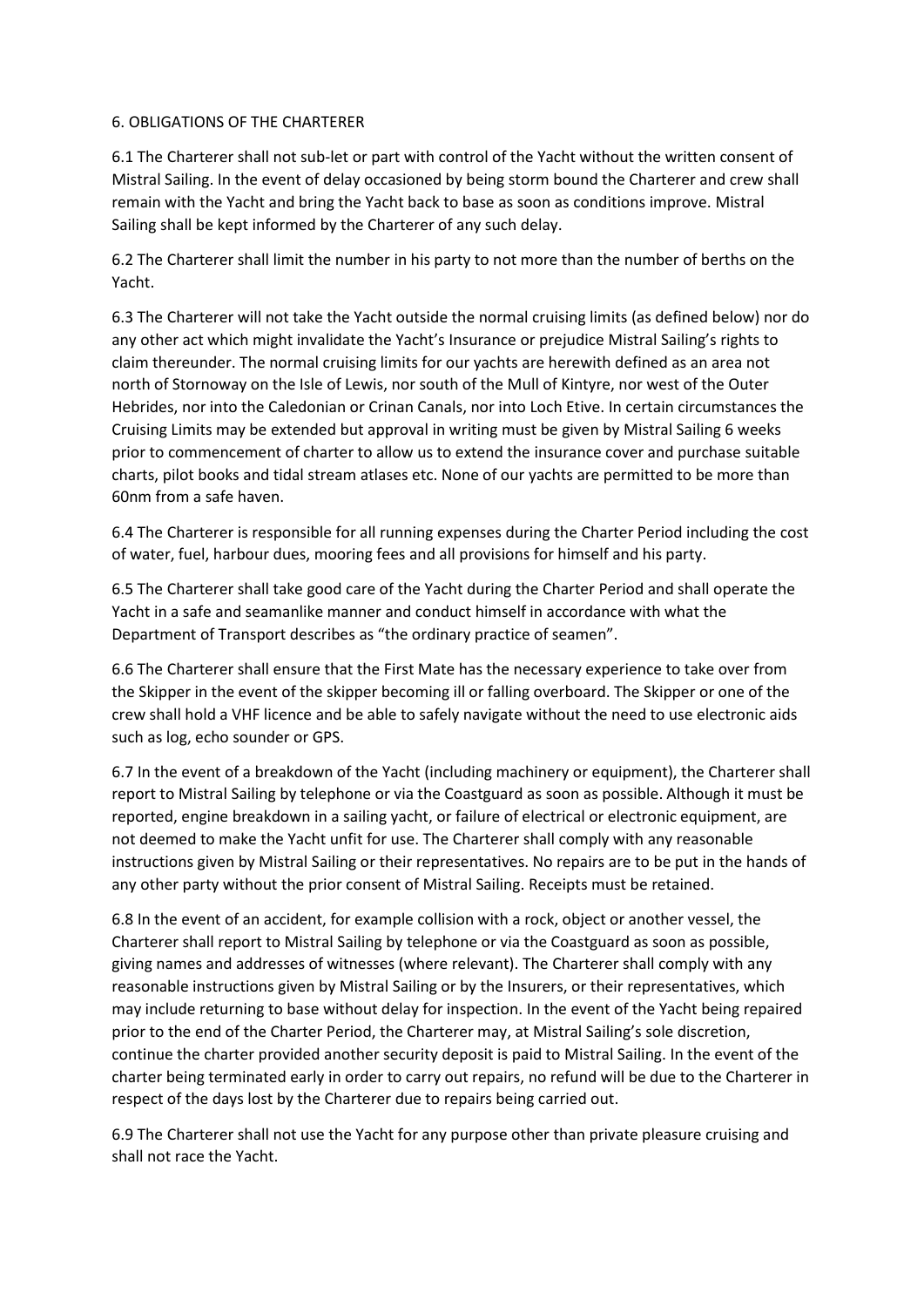6.10 The Charterer will assume responsibility for the safe navigation of the Yacht at all times during the Charter Period, including the security of the Yacht when in harbour, at anchor, or when left unattended. If the Charterer requests the services of a qualified Skipper who is appointed by Mistral Sailing, then the Skipper shall assume responsibility for the safe navigation of the Yacht only.

6.11 The Charterer will observe all regulations of HM Customs, Port, Harbour or other authorities to which the Yacht becomes subject.

6.12 The Charterer will not allow any animals aboard the Yacht.

6.13 The Charterer and all members of his party are deemed to: (a) be aware that sailing can be dangerous and has certain inherent risks. (For example, the possibility of sailing in unfamiliar waters or adverse weather conditions are some of the inherent risks). (b) voluntarily accept the risk of injury. (For example, some of the obvious kind such as might be sustained to the skull during an accidental gybe, or to a hand or neck trapped in a mainsheet, or to a back while hauling on a halyard, are all part and parcel of the obvious risks that must be willingly accepted by the Charterer and all members of his party). (c) voluntarily accept the risk of severe injury or the possibility of death (For example, some of the less obvious dangers of sailing are the possibility of drowning and hypothermia following a sudden change of weather, or man overboard, or capsize or incident.)

6.14 The Charterer shall accept personal responsibility for the safety of himself and all members of his party. The Charterer, and all members of his party, shall be physically fit. In particular, they shall not be suffering from disability, giddy spells, asthma, diabetes, angina or other heart condition.

6.15 The Charterer shall ensure that he and all members of his party are familiar with the stowage and uses of lifejackets and safety harnesses, and furthermore shall carry out a daily inspection of all fittings and equipment that involve the safety of life at sea. (For example, standing and running rigging, the forestay retaining pins, rigging split pin or circlips, lifejackets, safety harnesses, lifelines, skin fittings, VHF, engine oil levels and gas connections.)

7. HOLIDAY CANCELLATION INSURANCE We strongly advise taking out holiday cancellation insurance to cover the refund of all charter fees etc if the charter has to be cancelled due to ill health etc. We cannot advise on insurance matters.

8. TERMINATION OF CHARTER If the Charterer fails to comply with any provision of the Agreement, Mistral Sailing may forthwith terminate the Agreement and resume possession of the Yacht, but without prejudice to the right of Mistral Sailing to recover damages in respect of any breach of the Agreement by the Charterer.

9. RE-DELIVERY OF THE YACHT The Charterer shall re-deliver the Yacht to Mistral Sailing, free of indebtedness, at Mistral Sailing's base. The Yacht should be clear of all personal effects by 1600 hours on the last day of the charter (unless otherwise agreed), ready for Mistral Sailing's inspection. The Charterer should allow for possible adverse weather conditions when planning the return cruise to base. If the Charterer shall fail to re-deliver the Yacht to base at the agreed time, he shall be liable to pay to Mistral Sailing a sum equal to twice the pro-rata daily charter fee for every day, or part of a day, by which re-delivery is delayed. If a delay looks inevitable for any reason, the Charterer shall keep Mistral Sailing informed. The Charterer's obligations under the Agreement shall continue in force until eventual re-delivery.

10. DISPUTES Any dispute that cannot be amicably resolved should be referred, in the first instance, to the secretary of the Association of Scottish Yacht Charterers. This Agreement is subject to the law of Scotland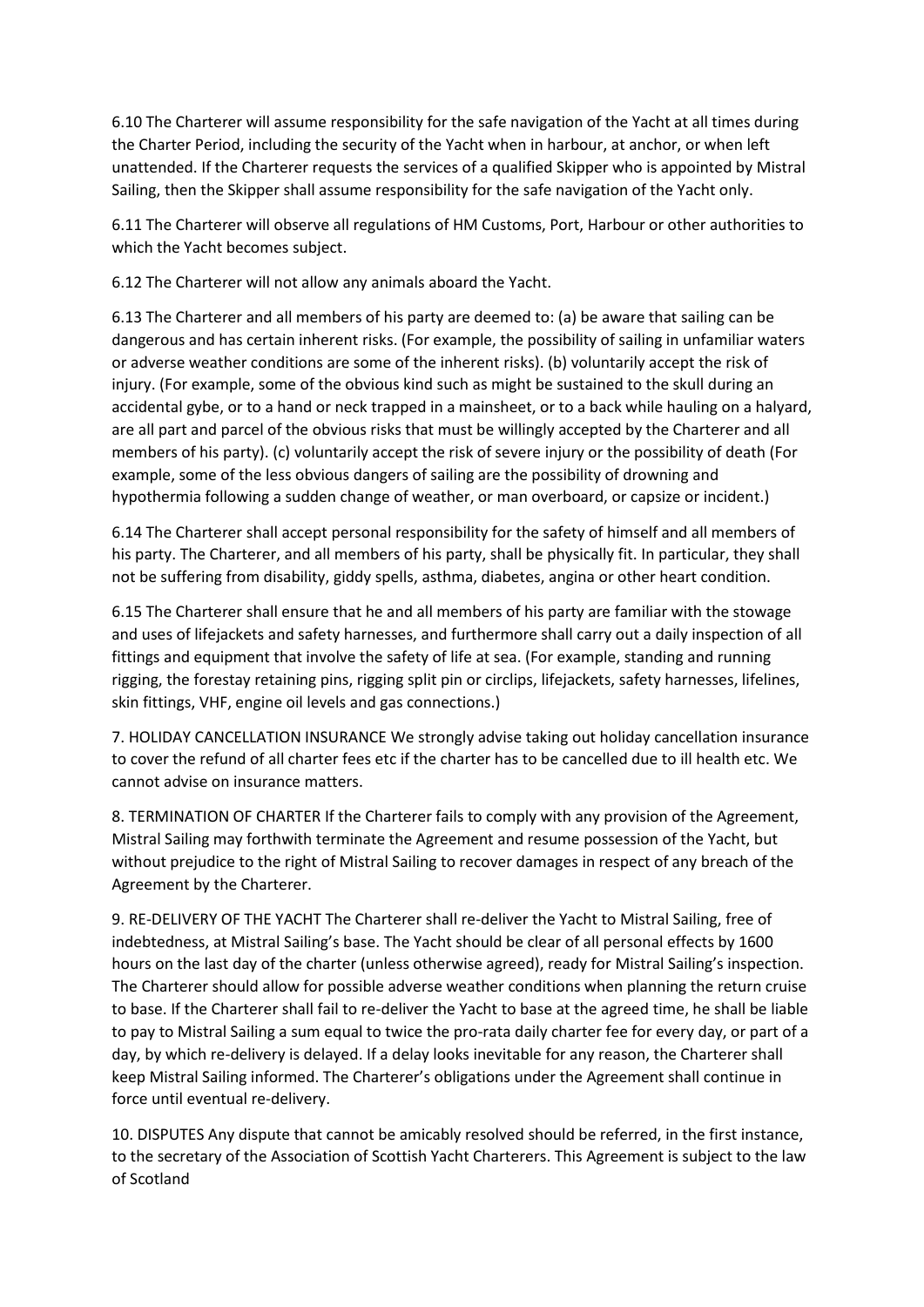#### THE FOLLOWING TO BE COMPLETED BY THE CHARTERER: PLEASE PRINT CLEARLY

Please tick the box if you require the services of a qualified Skipper. Details on request.

Please indicate where you heard of Mistral Sailing

| Telephone No (Home) | Telephone No (Business)        |
|---------------------|--------------------------------|
| Mobile No           | email address                  |
| Occupation          | Passport if not resident in UK |

Please tick appropriate box below:

I agree to return the Yacht in the same clean and tidy condition as I received it.

OR

 I wish Mistral Sailing to clean and tidy the Yacht upon my return for which I will be charged at the rate of £50.

NB All yachts are checked thoroughly for cleanliness, both inside and out, after each charter. If more than two man-hours have to be spent on the Yacht, a charge will be made.

| Signed by the Charterer   | Date |  |
|---------------------------|------|--|
| Signed by a Witness       | Date |  |
| <b>Address of Witness</b> |      |  |

Please detail your sailing qualifications (if any) and experience in cruising and navigation in the space below, including duration of cruises, sizes of yachts, and details of any yachts previously chartered. Please use a separate sheet of paper if necessary. Please state whether skipper, first mate or crew on previous cruises.

It is essential that Skippers and First Mates have a good working knowledge of anchoring, including use of kedge anchor, mainsail reefing, man overboard procedure, rope work, navigation, weather forecasting and passage planning. In addition, experience in coastal waters is essential. Our insurers require a minimum of RYA Day Skipper or equivalent practical experience in tidal waters. Many of our charterers have no formal qualifications – just good relevant experience.

Please do not include non-tidal experience or Flotillas etc

Skipper Name

Age

Experience or Qualifications